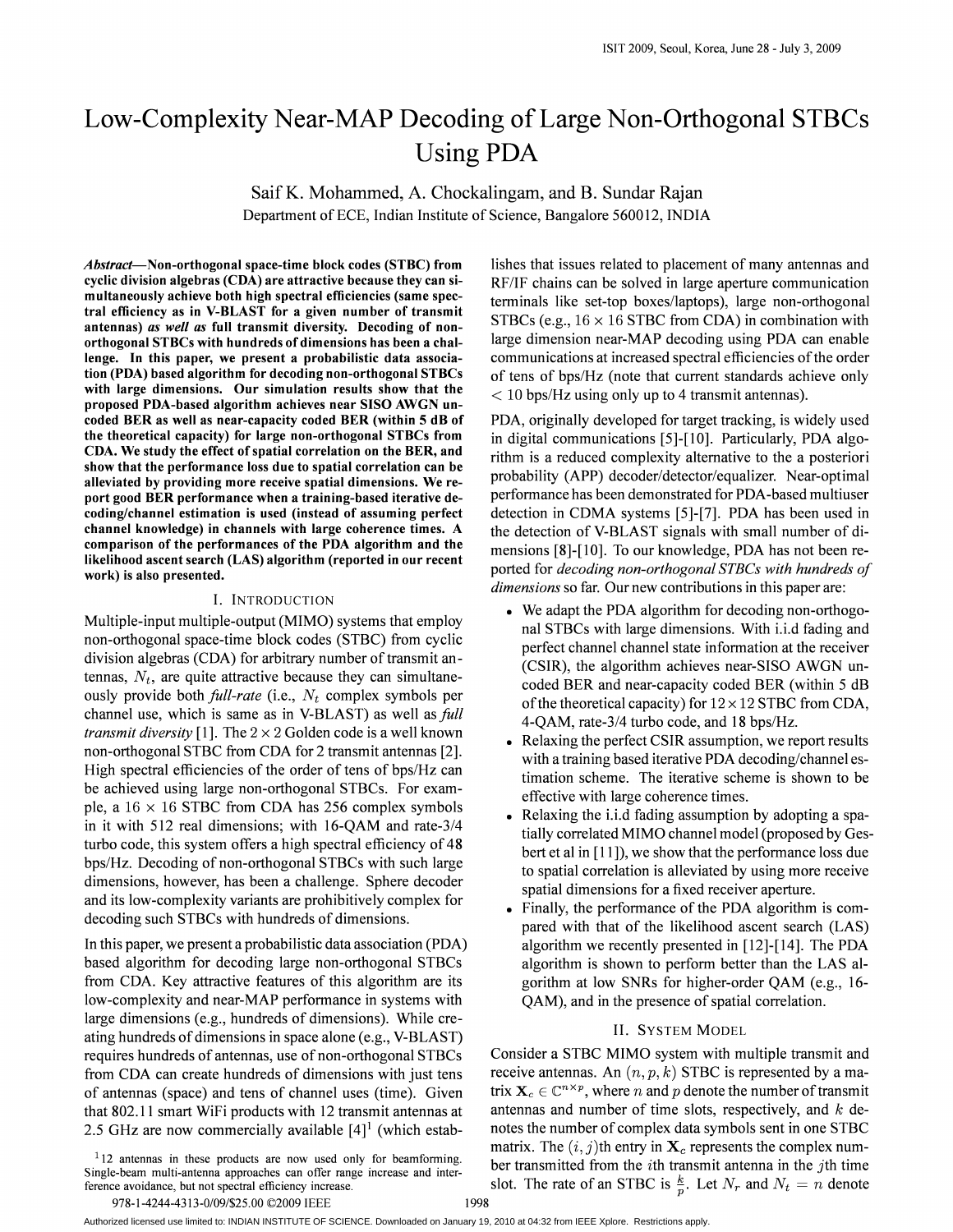the number of receive and transmit antennas, respectively. Let  $H_c \in \mathbb{C}^{N_r \times N_t}$  denote the channel gain matrix, where the  $(i, j)$ th entry in  $H_c$  is the complex channel gain from the jth transmit antenna to the  $i$ th receive antenna. We assume that the channel gains remain constant over one STBC matrix duration. Assuming rich scattering, we model the entries of  $H_c$  as  $\mathcal{CN}(0,1)$ . The received space-time signal matrix,  $Y_c \in \mathbb{C}^{N_r \times p}$ , can be written as

$$
\mathbf{Y}_c = \mathbf{H}_c \mathbf{X}_c + \mathbf{N}_c, \tag{1}
$$

where  $N_c \in \mathbb{C}^{N_r \times p}$  is the noise matrix at the receiver and its entries are modeled as i.i.d  $\mathcal{CN}(0, \sigma^2 = \frac{N_t E_s}{g} )$ , where  $E_s$ is the average energy of the transmitted symbols, and  $\gamma$  is the average received SNR per receive antenna [3], and the  $(i, j)$ th entry in  $Y_c$  is the received signal at the *i*th receive antenna in the jth time-slot. Consider linear dispersion STBCs, where  $\mathbf{X}_c$  can be written in the form [3]

$$
\mathbf{X}_c = \sum_{i=1}^k x_c^{(i)} \mathbf{A}_c^{(i)}, \qquad (2)
$$

where  $x_c^{(i)}$  is the *i*th complex data symbol, and  $A_c^{(i)} \in \mathbb{C}^{N_t \times p}$ is its corresponding weight matrix. The received signal model in (1) can be written in an equivalent V-BLAST form as

$$
\mathbf{y}_c = \sum_{i=1}^k x_c^{(i)} (\widehat{\mathbf{H}}_c \, \mathbf{a}_c^{(i)}) + \mathbf{n}_c = \widetilde{\mathbf{H}}_c \mathbf{x}_c + \mathbf{n}_c, \qquad (3)
$$

where  $y_c \in \mathbb{C}^{N_r p \times 1} = vec(\mathbf{Y}_c), \hat{\mathbf{H}}_c \in \mathbb{C}^{N_r p \times N_t p} = (\mathbf{I}_p \otimes \mathbf{I}_c)$  $(\mathbf{H}_c)$ ,  $\mathbf{I}_p$  is  $p \times p$  identity matrix,  $\mathbf{a}_c^{(i)} \in \mathbb{C}^{N_t p \times 1} = vec(\mathbf{A}_c^{(i)}),$  $n_c \in \mathbb{C}^{N_r p \times 1} = vec(\mathbf{N}_c), \mathbf{x}_c \in \mathbb{C}^{k \times 1}$  whose *i*th entry is the data symbol  $x_c^{(i)}$ , and  $\widetilde{H}_c \in \mathbb{C}^{N_r p \times k}$  whose *i*th column is  $\widehat{H}_c a_c^{(i)}$ ,  $i = 1, 2, \dots, k$ . Each element of  $x_c$  is an *M*-PAM/M-QAM symbol. M-PAM symbols take discrete values from  $A \triangleq \{a_q, q = 1, \cdots, M\}$ , where  $a_q = (2q - 1 - M)$ , and  $M$ -QAM is nothing but two PAMs in quadrature. Let  $y_c$ ,  $H_c$ ,  $x_c$ ,  $n_c$  be decomposed into real and imaginary parts as:

$$
\mathbf{y}_c = \mathbf{y}_I + j\mathbf{y}_Q, \quad \mathbf{x}_c = \mathbf{x}_I + j\mathbf{x}_Q, \n\mathbf{n}_c = \mathbf{n}_I + j\mathbf{n}_Q, \quad \widetilde{\mathbf{H}}_c = \mathbf{H}_I + j\mathbf{H}_Q.
$$
\n(4)

Further, we define  $\mathbf{H}_r \in \mathbb{R}^{2N_r p \times 2k}$ ,  $\mathbf{y}_r \in \mathbb{R}^{2N_r p \times 1}$ ,  $\mathbf{x}_r \in$  $\mathbb{A}^{2k \times 1}$ , and  $\mathbf{n}_r \in \mathbb{R}^{2N_r p \times 1}$  as

$$
\mathbf{H}_r = \left(\begin{array}{cc} \mathbf{H}_I & -\mathbf{H}_Q \\ \mathbf{H}_Q & \mathbf{H}_I \end{array}\right), \quad \mathbf{y}_r = [\mathbf{y}_I^T \ \mathbf{y}_Q^T]^T, \tag{5}
$$

$$
\mathbf{x}_r = [\mathbf{x}_I^T \ \mathbf{x}_Q^T]^T, \quad \mathbf{n}_r = [\mathbf{n}_I^T \ \mathbf{n}_Q^T]^T. \quad (6)
$$

Now, (3) can be written as

$$
\mathbf{y}_r = \mathbf{H}_r \mathbf{x}_r + \mathbf{n}_r. \tag{7}
$$

Henceforth, we work with the real-valued system in (7). For notational simplicity, we drop subscripts  $r$  in (7) and write

$$
y = H'x + n, \qquad (8)
$$

where  $\mathbf{H}' = \mathbf{H}_r \in \mathbb{R}^{2N_r p \times 2k}$ ,  $\mathbf{y} = \mathbf{y}_r \in \mathbb{R}^{2N_r p \times 1}$ ,  $\mathbf{x} = \mathbf{x}_r \in$  $A^{2k \times 1}$ , and  $n = n_r \in \mathbb{R}^{2N_r p \times 1}$ . We assume that the channel gains are known at the receiver but not at the transmitter.

# *A. High-rate Non-orthogonal STBCsfrom CDA*

We focus on the detection of square (i.e.,  $n = p = N_t$ ), fullrate (i.e.,  $k = pn = N_t^2$ ), circulant (where the weight matrices  $A_c^{(i)}$ 's are permutation type), non-orthogonal STBCs from CDA [1], whose construction for arbitrary number of

transmit antennas *n* is given by the matrix in Eqn.(9.a) given at the bottom of this column. In (9.a),  $\omega_n = e^{\frac{i2\pi}{n}}$ ,  $j = \sqrt{-1}$ , and  $d_{u,v}$ ,  $0 \leq u, v \leq n-1$  are the  $n^2$  data symbols from a QAM alphabet. When  $\delta = e^{\sqrt{5} \mathbf{j}}$  and  $t = e^{\mathbf{j}}$ , the STBC in (9.a) achieves full transmit diversity (under ML decoding) as well as information-losslessness [1]. When  $\delta = t = 1$ , the code ceases to be of full-diversity (FD), but continues to be information-lossless (ILL). High spectral efficiencies with large *n* can be achieved using this code construction. However, since these STBCs are non-orthogonal, MAP/ML detection gets increasingly impractical for large *n.* Consequently, a key challenge in realizing the benefits of these large STBCs in practice is that of achieving near-MAP/ML performance for large *n* at low decoding complexities. The PDA-based decoding algorithm we present in the following section essentially addresses this challenge.

# III. PROPOSED PDA-BASED DECODING

In this section, we present the proposed PDA-based decoding algorithm for square QAM. The applicability of the algorithm to rectangular QAM is straightforward. In the realvalued system model in  $(8)$ , each entry of x belongs to a  $\sqrt{M}$ -PAM constellation, where M is the size of the original square QAM constellation. Let  $b_i^{(0)}, b_i^{(1)}, \cdots, b_i^{(q-1)}$  denote the  $q = \log_2(\sqrt{M})$  constituent bits of the *i*th entry  $x_i$  of **x**. We can write the value of each entry of x as a linear combination of its constituent bits as

$$
x_i = \sum_{j=0}^{q-1} 2^j b_i^{(j)}, \quad i = 0, 1, \cdots, 2k - 1.
$$
 (9)

Let  $\mathbf{b} \in \{+1, -1\}^{2qk \times 1}$ , defined as

$$
\mathbf{b} \stackrel{\Delta}{=} \left[ b_0^{(0)} \cdots b_0^{(q-1)} b_1^{(0)} \cdots b_1^{(q-1)} \cdots b_{2k-1}^{(0)} \cdots b_{2k-1}^{(q-1)} \right]^T, \quad (10)
$$

denote the transmitted bit vector. Defining  $c \stackrel{\triangle}{=} [2^0 2^1 \cdots 2^{q-1}],$ we can write  $x$  as

$$
\mathbf{x} = (\mathbf{1}_{2k} \otimes \mathbf{c})\mathbf{b}.
$$
 (11)  
Using (11), we can rewrite (8) as

$$
\mathbf{y} = \underbrace{\mathbf{H}'(\mathbf{I}_{2k} \otimes \mathbf{c})}_{\triangleq \mathbf{H}} \mathbf{b} + \mathbf{n}, \tag{12}
$$

where  $\mathbf{H} \in \mathbb{R}^{2N_r p \times 2qk}$  is the effective channel matrix. The MAP estimate of bit  $b_i^{(j)}$  is given by

$$
\hat{b}_i^{(j)} = \arg \max_{a \in \{\pm 1\}} p(b_i^{(j)} = a | \mathbf{y}, \mathbf{H}), \quad (13)
$$

whose computational complexity is exponential in  $k$ . Our goal is to obtain  $\hat{b}$ , an estimate of  $b$ , at low complexities. For this, we iteratively update the statistics of each bit of b, as described in the following subsection, for a certain number of iterations, and hard decisions are made on the final statistics to get b.

#### *A. Iterative Procedure*

The algorithm is iterative in nature, where *2qk* statistic updates, one for each of the constituent bits, are performed in each iteration. We start the algorithm by initializing the

| $\sum_{i=0}^{n-1} d_{0,i} t^i$<br>$\sum_{i=0}^{n-1} d_{1,i} t^i$<br>$\sum_{i=0}^{n-1} d_{2,i} t^i$<br>$\sum_{i=0}^{n-1} d_{n-2,i} t^i$<br>$\big  \sum_{i=0}^{n-1} d_{n-1,i} t^i$ | $\delta \sum_{i=0}^{n-1} d_{n-1,i} \omega_n^i t^i$<br>$\sum_{i=0}^{n-1} d_{0,i} \omega_n^i t^i$<br>$\sum_{i=0}^{n-1} \mathbf{d}_{1,i} \mathbf{w}_n^i$ $\mathbf{t}^i$<br>$\sum_{i=0}^{n-1} d_{n-3,i} \omega_n^i t^i$<br>$\sum_{i=0}^{n-1} \mathbf{d}_{n-2,i} \, \boldsymbol{\omega}_n^i \, \boldsymbol{t}^i$ | .<br>.<br>.<br>.<br>. | $\delta\sum_{i=0}^{n-1}d_{1,i}\,\omega_n^{(n-1)i}\,t^i$<br>$\delta\sum_{i=0}^{n-1}d_{2,i}\,\omega_n^{(n-1)i}\,t^i$<br>$\delta\sum_{i=0}^{n-1} d_{3,i}\,\omega_n^{(n-1)i}\,t^i$<br>$\delta\sum_{i=0}^{n-1}d_{n-1,i}\,\omega_n^{(n-1)i}\,t^i$<br>$\sum_{i=0}^{n-1} d_{0,i} \omega_n^{(n-1)i} t^i$ | (9.a) |
|----------------------------------------------------------------------------------------------------------------------------------------------------------------------------------|-------------------------------------------------------------------------------------------------------------------------------------------------------------------------------------------------------------------------------------------------------------------------------------------------------------|-----------------------|-------------------------------------------------------------------------------------------------------------------------------------------------------------------------------------------------------------------------------------------------------------------------------------------------|-------|
|                                                                                                                                                                                  |                                                                                                                                                                                                                                                                                                             |                       |                                                                                                                                                                                                                                                                                                 |       |
| 1999                                                                                                                                                                             |                                                                                                                                                                                                                                                                                                             |                       |                                                                                                                                                                                                                                                                                                 |       |

Authorized licensed use limited to: INDIAN INSTITUTE OF SCIENCE. Downloaded on January 19, 2010 at 04:32 from IEEE Xplore. Restrictions apply.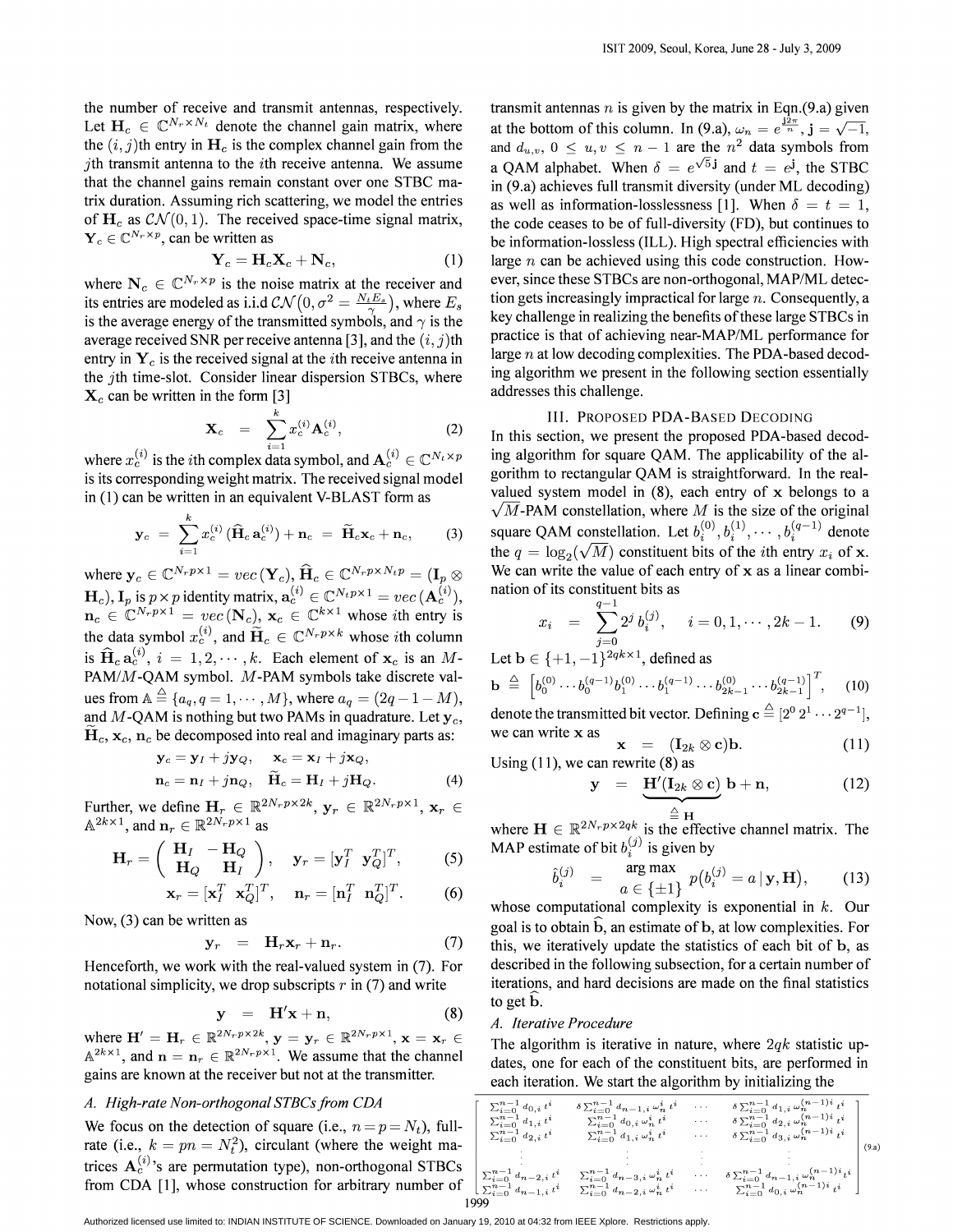a priori probabilities as  $P(b_i^{(j)} = +1) = P(b_i^{(j)} = -1) = 0.5$ ,  $\forall i = 0, \dots, 2k - 1$  and  $j = 0, \dots, q - 1$ . In an iteration, the statistics of the bits are updated sequentially, i.e., the ordered sequence of updates in an iteration is  ${b_0^{(0)}, \cdots, b_0^{(q-1)}, \cdots}$  $b^{(0)}_{2k-1}, \cdots b^{(q-1)}_{2k-1}$ . The steps involved in each iteration of the algorithm are derived as follows. The likelihood ratio of bit  $b_i^{(\overline{j})}$  in an iteration, denoted by  $\Lambda_i^{(j)}$ , is

$$
\Lambda_i^{(j)} \quad \triangleq \quad \frac{P(\mathbf{y}|b_i^{(j)} = +1)}{P(\mathbf{y}|b_i^{(j)} = -1)} \underbrace{\frac{P(b_i^{(j)} = +1)}{P(b_i^{(j)} = -1)}}_{\triangleq \rho_i^{(j)}}.
$$
\n(14)

Denoting the *t*th column of  $H$  by  $h_t$ , we can write (12) as

$$
\mathbf{y} = \mathbf{h}_{qi+j} b_i^{(j)} + \sum_{l=0}^{2k-1} \sum_{\substack{m=0 \ m \neq q(i-l)+j}}^{q-1} \mathbf{h}_{ql+m} b_l^{(m)} + \mathbf{n}, \quad (15)
$$

where  $\tilde{n} \in \mathbb{R}^{2N_r p \times 1}$  is the interference plus noise vector. To calculate  $\beta_i^{(j)}$ , we approximate the distribution of  $\tilde{n}$  to be Gaussian, and hence y is Gaussian conditioned on  $b_i^{(j)}$ . Since there are  $2qk - 1$  terms in the double summation in (15), this Gaussian approximation gets increasingly accurate for large  $N_t$  (note that  $k = N_t^2$ ). Since a Gaussian distribution is fully characterized by its mean and covariance, we evaluate the mean and covariance of y given  $b_i^{(j)} = +1$  and  $b_i^{(j)} = -1$ . For notational simplicity, let us define  $p_i^{j+} \stackrel{\triangle}{=} P(b_i^{(j)} = +1)$ and  $p_i^{j-} \triangleq P(b_i^{(j)} = -1)$ . It is clear that  $p_i^{j+} + p_i^{j-} = 1$ . Let  $\mu_i^{j+} \triangleq \mathbb{E}(\mathbf{y} | b_i^{(j)} = +1)$  and  $\mu_i^{j-} \triangleq \mathbb{E}(\mathbf{y} | b_i^{(j)} = -1)$ , where  $\mathbb{E}(.)$  denotes the expectation operator. Now, from (15),

we can write 
$$
\mu_i^{j+}
$$
 as  
\n
$$
\mu_i^{j+} = \mathbf{h}_{qi+j} + \sum_{l=0}^{2k-1} \sum_{\substack{m=0 \ m \neq q(i-l)+j}}^{q-1} \mathbf{h}_{ql+m}(2p_l^{m+}-1).
$$
\n(16)

Similarly, we can write  $\mu_i^{j-}$  as

$$
\boldsymbol{\mu}_{i}^{j-} = -\mathbf{h}_{qi+j} + \sum_{l=0}^{2k-1} \sum_{\substack{m=0 \ m \neq q(i-l)+j}}^{q-1} \mathbf{h}_{ql+m}(2p_l^{m+} - 1) = \boldsymbol{\mu}_{i}^{j+} - 2\mathbf{h}_{qi+j} \cdot (17)
$$

Next, the  $2N_r p \times 2N_r p$  covariance matrix  $\mathbf{C}_i^j$  of y given  $b_i^j$  is

$$
\mathbf{C}_{i}^{j} = \mathbb{E}\bigg\{\Big[\mathbf{n} + \sum_{l=0}^{2k-1} \sum_{\substack{m=0 \ m \neq q(i-l)+j}}^{q-1} \mathbf{h}_{ql+m}(b_{l}^{(m)} - 2p_{l}^{m+} + 1)\Big] + \Big[\mathbf{n} + \sum_{l=0}^{2k-1} \sum_{\substack{m=0 \ m \neq q(i-l)+j}}^{q-1} \mathbf{h}_{ql+m}(b_{l}^{(m)} - 2p_{l}^{m+} + 1)\Big]^{T}\bigg\}.
$$
 (18)

Assuming independence among the constituent bits, we can simplify  $C_i^j$  in (18) as

$$
\mathbf{C}_{i}^{j} = \sigma^{2} \mathbf{I}_{2N_{r}p} + \sum_{l=0}^{2k-1} \sum_{\substack{m=0 \ m \neq q(i-l)+j}}^{q-1} \mathbf{h}_{ql+m} \, \mathbf{h}_{ql+m}^{T} \, 4p_{l}^{m+}(1-p_{l}^{m+}). \tag{19}
$$

Using the above mean and covariance expressions, we can write the distribution of y given  $b_i^{(j)} = \pm 1$  as

$$
P(\mathbf{y}|b_i^{(j)} = \pm 1) = \frac{e^{-(\mathbf{y}-\boldsymbol{\mu}_i^{j\pm})^T(\mathbf{C}_i^j)^{-1}(\mathbf{y}-\boldsymbol{\mu}_i^{j\pm})}}{(2\pi)^{N_r p}|\mathbf{C}_i^j|^{\frac{1}{2}}}.
$$
 (20)

Using (20),  $\beta_i^j$  can be written as

$$
\beta_i^j = e^{-\left((\mathbf{y} - \boldsymbol{\mu}_i^{j+})^T (\mathbf{C}_i^j)^{-1} (\mathbf{y} - \boldsymbol{\mu}_i^{j+}) - (\mathbf{y} - \boldsymbol{\mu}_i^{j-})^T (\mathbf{C}_i^j)^{-1} (\mathbf{y} - \boldsymbol{\mu}_i^{j-})\right)} (21)
$$

Using  $\alpha_i^{(j)}$  and  $\beta_i^{(j)}$ ,  $\Lambda_i^{(j)}$  is computed using (14). Now, using the value of  $\Lambda_i^{(j)}$ , the statistics of  $b_i^{(j)}$  is updated as follows. and Using  $P(b_i^{(j)} = +1|\mathbf{y}) + P(b_i^{(j)} = -1|\mathbf{y}) = 1$ , we have  $P(b_i^{(j)} = +1|\mathbf{y}) = \frac{\Lambda_i^{(j)}}{1 + \Lambda_i^{(j)}}, \quad P(b_i^{(j)} = -1|\mathbf{y}) = \frac{1}{1 + \Lambda_i^{(j)}}.$  (22)

This completes one iteration of the algorithm; i.e., each iteration involves the computation of  $\alpha_i^{(\overline{j})}$  and equations (16), (17), (19), (21), (14), and (22) for all  $i, j$ . The updated values of  $P(b_i^{(j)} = +1|\mathbf{y})$  and  $P(b_i^{(j)} = -1|\mathbf{y})$  in (22) for all  $i, j$  are fed back as a priori probabilities to the next iteration<sup>2</sup>. The algorithm terminates after a certain number of such iterations. At the end of the last iteration, hard decision is made on the final statistics to obtain the bit estimate  $\hat{b}_i^{(j)}$  as  $+1$  if  $\Lambda_i^{(j)} \geq 1$ , and  $-1$  otherwise. In coded systems,  $\Lambda_i^{(j)}$ 's are fed as soft inputs to the decoder.

# *B. Complexity Reduction*

The most computationally expensive operation in computing  $\beta_i^{(j)}$  is the evaluation of the inverse of the covariance matrix,  $C_{i}^{j}$ , of size  $2N_{r}p \times 2N_{r}p$  which requires  $O(N_{r}^{3}p^{3})$  complexity, which can be reduced as follows. Define matrix D as

$$
\mathbf{D} \stackrel{\triangle}{=} \sigma^2 \mathbf{I}_{2N_r p} + \sum_{l=0}^{2k-1} \sum_{m=0}^{q-1} \mathbf{h}_{ql+m} \mathbf{h}_{ql+m}^T 4p_l^{m+} (1-p_l^{m+}). \tag{23}
$$

At the start of the algorithm, with  $p_i^{j+}$  and  $p_i^{(j)}$  initialized to 0.5 for all  $i, j$ , **D** becomes  $\sigma^2 \mathbf{I}_{2N_r p} + \mathbf{H} \mathbf{H}^T$ .

*Computation of*  $D^{-1}$ : We note that when the statistics of  $b_*^{(j)}$ is updated using (22), the D matrix in (23) also changes. A straightforward inversion of this updated  $D$  matrix would require  $O(N_r^3p^3)$  complexity. However, we can obtain the  $D^{-1}$ from the previously available  $D^{-1}$  in  $O(N_r^2p^2)$  complexity as follows. Since the statistics of only  $b_i^{(j)}$  is updated, the new D matrix is just a rank one update of the old  $D$  matrix. Therefore, using the matrix inversion lemma, the new  $D^{-1}$  can be obtained from the old  $D^{-1}$  as

$$
\mathbf{D}^{-1} \quad \leftarrow \quad \mathbf{D}^{-1} - \frac{\mathbf{D}^{-1} \mathbf{h}_{ni+j} \mathbf{h}_{ni+j}^T \mathbf{D}^{-1}}{\mathbf{h}_{ni+j}^T \mathbf{D}^{-1} \mathbf{h}_{ni+j} + \frac{1}{n}},\tag{24}
$$

where 
$$
\eta = 4p_i^{j+} (1 - p_i^{j+}) - 4p_{i,old}^{j+} (1 - p_{i,old}^{j+}),
$$
 (25) where  $p_i^{j+}$  and  $p_{i,old}^{j+}$  are the new (i.e., after the update in (22)) and old (before the update) values, respectively. It can be seen that both the numerator and denominator in the 2nd

term on the RHS of (24) can be computed in  $O(N_r^2p^2)$  complexity. Therefore, the computation of the new  $D^{-1}$  using the old  $D^{-1}$  can be done in  $O(N_r^2p^2)$  complexity.

*Computation of*  $(C_i^j)^{-1}$ : Using (23) and (19), we can write  $\mathbf{C}_{i}^{j}$  in terms of **D** as

$$
\mathbf{C}_{i}^{j} = \mathbf{D} - 4p_{i}^{j+} (1 - p_{i}^{j+}) \mathbf{h}_{qi+j} \mathbf{h}_{qi+j}^{T}.
$$
 (26)

We can compute  $(\mathbf{C}_{i}^{j})^{-1}$  from  $\mathbf{D}^{-1}$  at a reduced complexity using the matrix inversion lemma, which states that

<sup>2</sup>The computation of the statistics of a current bit in an iteration makes use of the newly computed statistics of its previous bits (as per the ordered sequence of statistic updates) in the same iteration and the statistics of its next bits available from the previous iteration.

Authorized licensed use limited to: INDIAN INSTITUTE OF SCIENCE. Downloaded on January 19, 2010 at 04:32 from IEEE Xplore. Restrictions apply.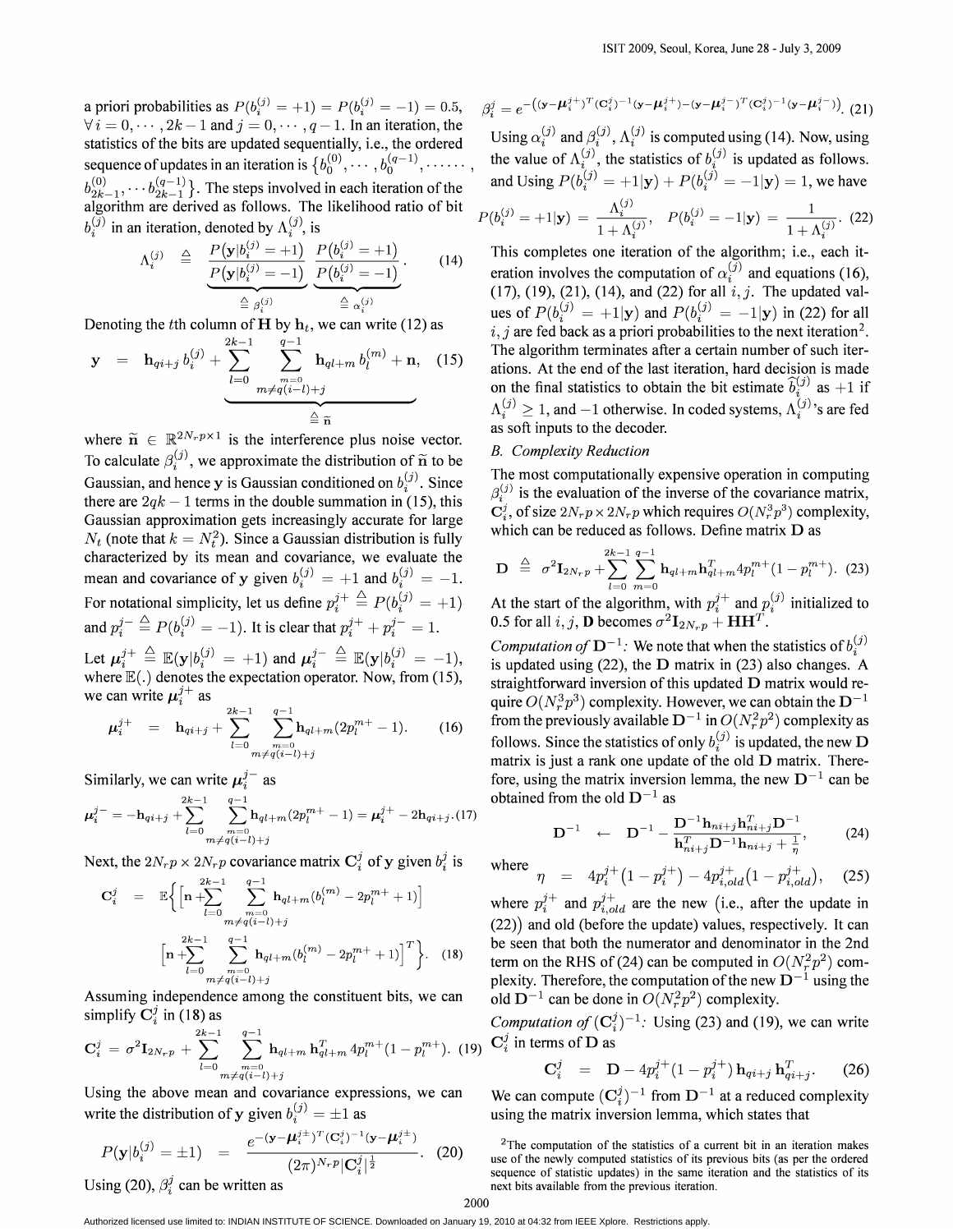$({\bf P} + {\bf Q} {\bf R} {\bf S})^{-1} = {\bf P}^{-1} - {\bf P}^{-1} {\bf Q} ({\bf R}^{-1} + {\bf S} {\bf P}^{-1} {\bf Q})^{-1} {\bf S} {\bf P}^{-1}.$  (27) Substituting  $\mathbf{P}_{2N_r p \times 2N_r p} = \mathbf{D}$ ,  $\mathbf{Q}_{2N_r p \times 1} = \mathbf{h}_{qi+j}$ ,  $\mathbf{R}_{1 \times 1} = -4p_i^{j+}(1-p_i^{j+})$ , and  $\mathbf{S}_{1 \times 2N_r p} = \mathbf{h}_{qi+j}^{T}$  in (27), we get

$$
(\mathbf{C}_{i}^{j})^{-1} = \mathbf{D}^{-1} - \frac{\mathbf{D}^{-1} \mathbf{h}_{qi+j} \mathbf{h}_{qi+j}^{1} \mathbf{D}^{-1}}{\mathbf{h}_{qi+j}^{T} \mathbf{D}^{-1} \mathbf{h}_{qi+j} - \frac{1}{4p_{i}^{j+}(1-p_{i}^{j+})}}, \quad (28)
$$

which can be computed in  $O(N_r^2p^2)$  complexity.

Computation of  $\mu_i^{j+}$  and  $\mu_i^{j-}$ . Computation of  $\beta_i^{(j)}$  involves the computation of  $\mu_i^{j+}$  and  $\mu_i^{j-}$  also. From (17), it is clear<br>that  $\mu_i^{j-}$  can be computed from  $\mu_i^{j+}$  with a computational<br>overhead of only  $O(N_r p)$ . From (16), it can be seen that computing  $\mu_i^{j+}$  would require  $O(qN_rpk)$  complexity. However, this complexity can be reduced as follows. Define vector u as

$$
\mathbf{u} \quad \stackrel{\triangle}{=} \quad \sum_{l=0}^{2k-1} \sum_{m=0}^{q-1} \mathbf{h}_{ql+m} \big( 2p_l^{m+} - 1 \big). \tag{29}
$$

Using  $(16)$  and  $(29)$ , we can write

$$
u_i^{j+} = \mathbf{u} + 2(1 - p_i^{j+})\mathbf{h}_{qi+j}.
$$
 (30)

**u** can be computed iteratively at  $O(N_r p)$  complexity as follows. When the statistics of  $b_i^{(j)}$  is updated, we can obtain the new u from the old u as

$$
\mathbf{u} \leftarrow \mathbf{u} + 2\left(p_i^{j+} - p_{i,old}^{j+}\right)\mathbf{h}_{ni+j}, \tag{31}
$$

whose complexity is  $O(N_r p)$ . Hence, the computation of  $\mu_i^{j+}$  and  $\mu_i^{j-}$  needs  $O(N_r p)$  complexity.

# C. Overall Complexity

We need to compute  $HH<sup>T</sup>$  at the start of the algorithm. This requires  $O(qkN_r^2p^2)$  complexity. So the computation of the initial  $D^{-1}$  requires  $O(qkN_r^2p^2) + O(N_r^3p^3)$ . Based on the complexity reduction in Sec. III-B, the complexity in updating the statistics of one constituent bit is  $O(N_r^2p^2)$ . So, the complexity for the update of all the  $2qk$  constituent bits in an iteration is  $O(qkN_r^2p^2)$ . Since the number of iterations is fixed, the overall complexity of the algorithm is  $O(qkN_r^2p^2)$  +  $O(N_r^3 p^3)$ . For  $N_t = N_r$ , since there are k symbols per STBC and q bits per symbol, the overall complexity per bit is  $O(p^2 N_t^2)$ .

# **IV. RESULTS AND DISCUSSIONS**

In this section, we present the simulated uncoded/coded BER performance of the PDA algorithm in decoding non-orthogonal STBCs from  $CDA<sup>3</sup>$ . Number of iterations in the PDA algorithm is set to  $m = 10$  in all the simulations.

PDA versus LAS performance with 4-QAM: In Fig. 1, we plot the uncoded BER of the PDA algorithm as a function of average received SNR per receive antenna,  $\gamma$ , in decoding  $4 \times 4$ ,  $8 \times 8$ ,  $16 \times 16$  ILL STBCs from CDA with  $N_t = N_r$ and 4-QAM. Perfect CSIR and i.i.d fading are assumed. For the same settings, the performance of the LAS algorithm in [12]-[14] with MMSE initial vector are also plotted for comparison. From Fig. 1, it is seen that

• the BER performance of PDA algorithm improves and approaches SISO AWGN performance as  $N_t = N_r$  is increased; e.g., performance close to within about 1 dB

<sup>3</sup>Our simulation results showed that the performance of FD-ILL ( $\delta$  =  $e^{\sqrt{5}i}$ ,  $t = e^{-i}$  and ILL ( $\delta = t = 1$ ) STBCs with PDA decoding were almost the same. Here, we present the performance of ILL STBCs.



Fig. 1. Comparison of uncoded BER of PDA and LAS algorithms in decoding  $4 \times 4$ ,  $8 \times 8$ ,  $16 \times 16$  ILL STBCs.  $N_t = N_r$ , 4-QAM. BER improves for increasing STBC sizes. With 4-QAM, PDA and LAS algorithms achieve almost same performance.



Fig. 2. Comparison of uncoded BER of PDA and LAS algorithms in decoding  $4 \times 4$ ,  $8 \times 8$ ,  $16 \times 16$  ILL STBCs.  $N_t = N_r$ , 16-QAM. With 16-QAM, PDA performs better than LAS at low SNRs.

from SISO AWGN performance is achieved at  $10^{-3}$  uncoded BER in decoding  $16 \times 16$  STBC from CDA having 512 real dimensions, and this illustrates the ability of the PDA algorithm to achieve excellent performance at low complexities in large non-orthogonal STBC MIMO.

with 4-QAM, PDA and LAS algorithms achieve almost the same performance.

PDA versus LAS performance with 16-QAM: Fig. 2 presents an uncoded BER comparison between PDA and LAS algorithms in decoding ILL STBCs from CDA with  $N_t = Nr$ and 16-QAM under perfect CSIR and i.i.d fading. It can be seen that the PDA algorithm performs better at low SNRs than the LAS algorithm. For example, with  $8 \times 8$  and  $16 \times 16$ STBCs, at low SNRs (e.g.,  $<$  25 dB for 16  $\times$  16 STBC), PDA algorithm performs better by about 1 dB compared to LAS algorithm at  $10^{-2}$  uncoded BER.

Turbo coded BER performance of PDA: Figure 3 shows the rate-3/4 turbo coded BER of the PDA algorithm under perfect CSIR and i.i.d fading for  $12 \times 12$  ILL STBC with  $N_t = N_r = 12$ and 4-QAM, which corresponds to a spectral efficiency of 18